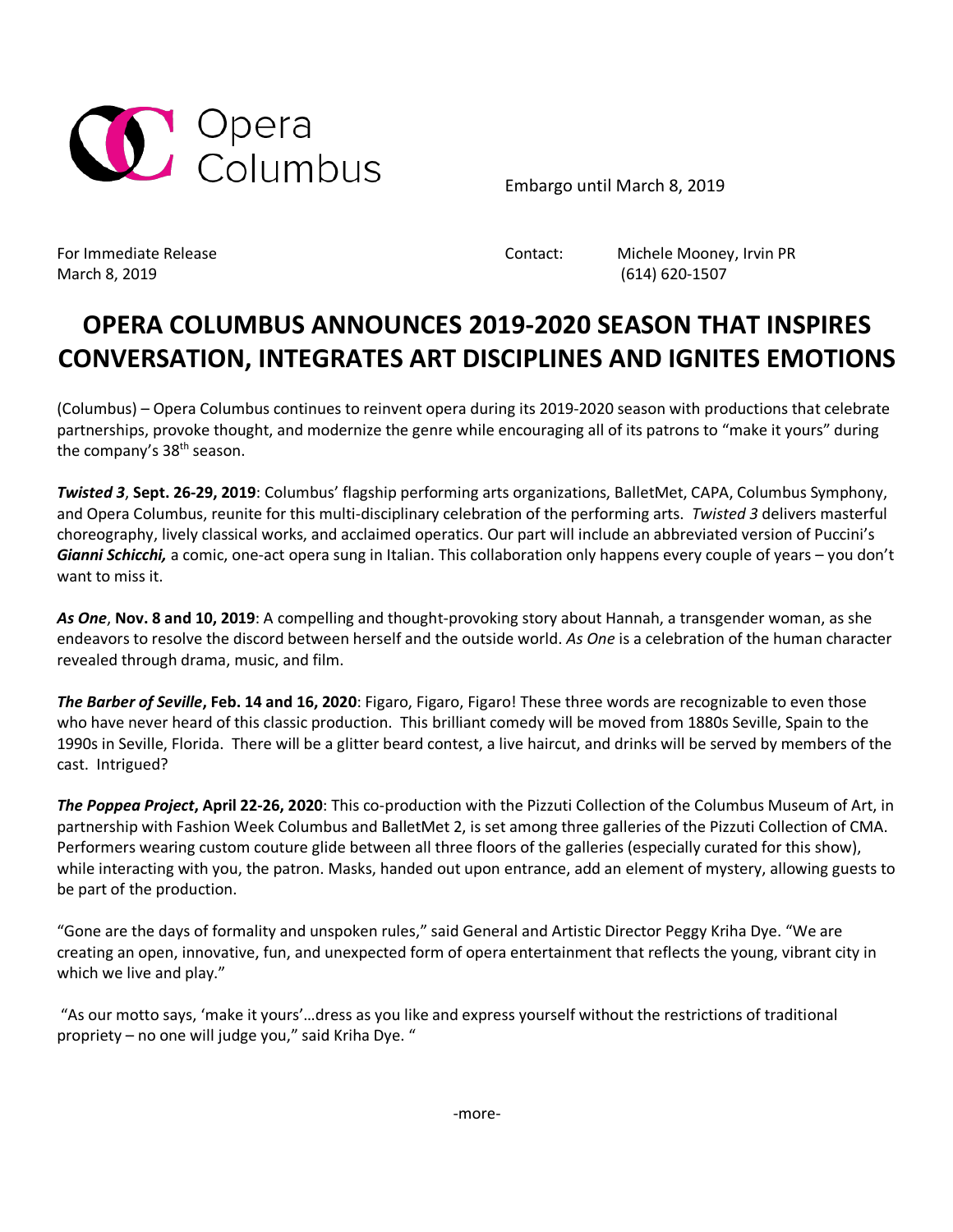Season subscriptions begin at \$72. Subscribers receive special benefits including discounted pricing, invitations to special events, and discounted tickets to the 2020 Cooper-Bing Competition, an internationally-recognized vocal competition that engages young operatic talent from all over the world to compete for top prize of \$10,000. Season subscriptions go on sale on March 8 and single ticket sales begin May 6. To purchase and for additional information, contact the CAPA Ticket Center (39 E. State Street), or by phone at (614) 469-0939.

Support for Opera Columbus' 2019-2020 season is provided by the Greater Columbus Arts Council, the Ohio Arts Council, The Columbus Foundation, The Columbus Performing Arts Prize, Nationwide, and Cardinal Health.

## **About Opera Columbus**

Under the vision of General and Artistic Director Peggy Kriha Dye, Opera Columbus is redefining the concept of regional opera with world-class, original productions that celebrate extraordinary young talent and artistic collaboration, engaging a new, diverse audience for this most magnificent of art forms. Opera Columbus is currently engaged in a collaboration with the Artist Diploma for Opera Studies (ADOS) program at The Juilliard School which brings exceptional Juilliard ADOS artists to perform in Opera Columbus' mainstage productions. Opera Columbus' Opera Goes to School program reaches more than 13,000 students each year, and its community engagement programs serve the community each season with multiple productions infusing local artists. In addition, Opera Columbus' annual Cooper-Bing Competition draws top vocalists from around the world to Columbus to compete for a grand prize of \$10,000. Opera Columbus and Capital University have also announced a new One of a Kind partnership with the launch of the Opera Columbus Capital University Resident Artist Program. For more information, visit www.OperaColumbus.org.

###

#### **Twisted 3, Gianni Schicchi by Puccini**

Sept. 26- 29, 2019

### **Ohio Theatre, 39 E State St, Columbus, OH 43215**

Collaboration with BalletMet, CAPA, and Columbus Symphony

Columbus' flagship performing arts organizations will reunite for the highly anticipated *Twisted 3*. BalletMet, CAPA, Columbus Symphony and Opera Columbus will collaborate to create an experience unlike any other. Featuring local artists.

- Director Josh Shaw
- Conductor Kathleen Kelly
- Gianni Schicchi Robert Kerr
- Lauretta Keyona Willis
- Zita Emily Spencer
- Rinuccio John David Nevergall
- Gherardo Benjamin Bunsold
- Nella Kate Merryman
- Betto of Signa Eric McKeever
- Simone Brian Banion
- Marco Jeff MacMullen
- La Ciesca Karolyn Lee Gholston
- Ser Amanrio di Nicolao Adam Cioffari
- Pinellino Justin T. Swain (Fields)